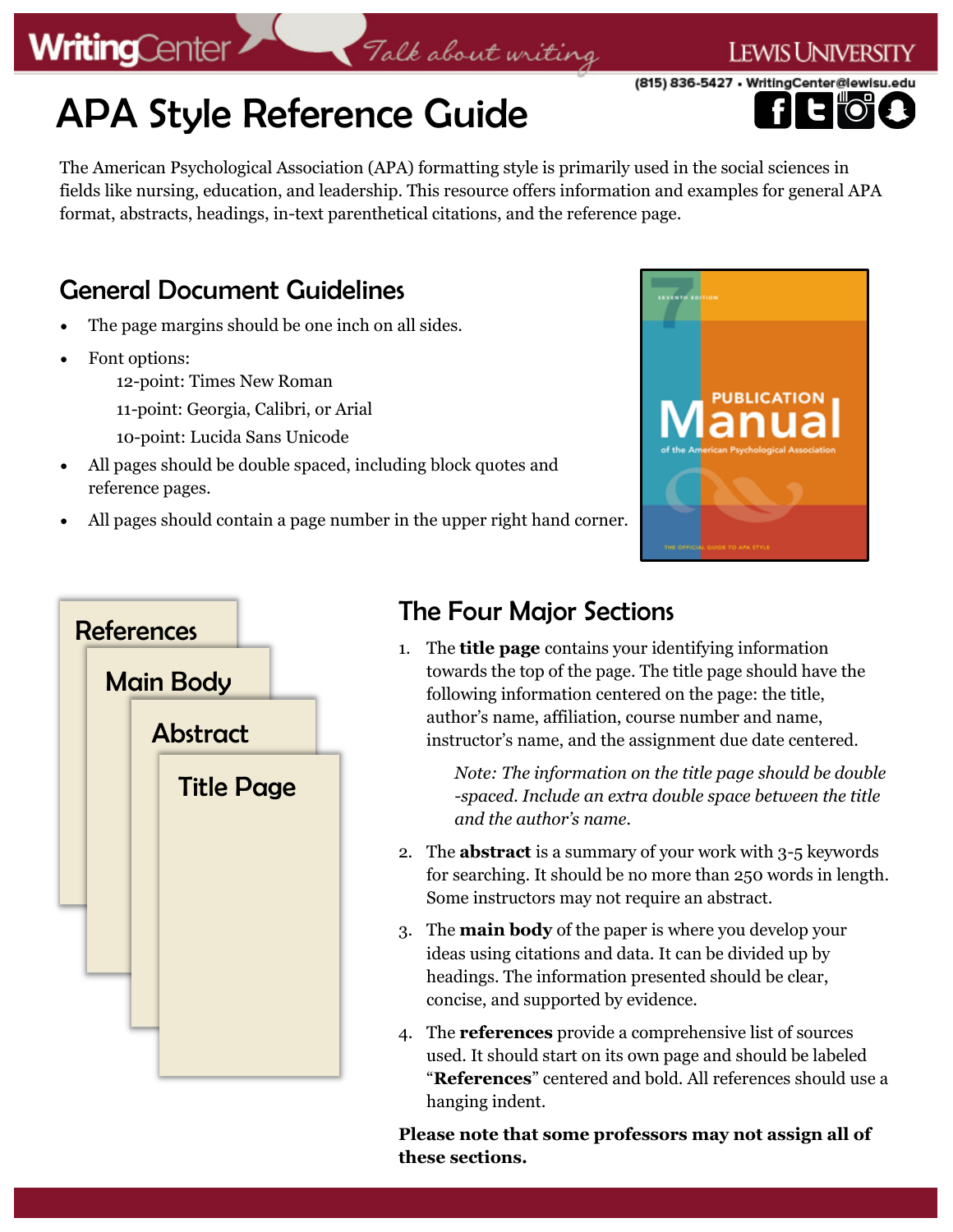Title Page

(815) 836-5427 • WritingCenter@lewisu.

I ewis Universi

The title page is required when writing in APA style. There is a professional title page and a student title page. The student title page should include the:

Title of the paper (centered and bold)

\**Include an extra double space between the title and the name of the author.*

- Name of each author of the paper
- Affiliation for each author (the university)
- Course number and name
- Name of the instructor
- Assignment due date

Month Day, Year Day Month Year

|                                                        | $1\,$ |
|--------------------------------------------------------|-------|
|                                                        |       |
| APA: The Changes between the Sixth and Seventh Edition |       |
| Dean Castillo                                          |       |
| Department of English, Lewis University                |       |
| ENGL 301: Rhetoric for Writers                         |       |
| Dr. Kennedy                                            |       |
| January 6, 2020                                        |       |

#### Sample Student Title Page.

### Abstract

#### Abstract

Age differences were examined in affective processing, in the context of a visual search task. Young and older adults were faster to detect high arousal images compared with low arousal and neutral items. Younder adults were faster to detect positive high arousal targets compared with other categories. In contrast, olser adults exhibited an overall detection advantage for emotional images compared with neutral images. Together, these findings suggest that older adults do not display valence-based effects on affective processing at relatively automatic stages.

Keywords: aging, attention, information processing, emotion, visual search

An abstract is a summary of your paper that provides your reader with important elements of your paper. It typically includes the piece's **purpose, main points, methods of research,**  and **findings**. *It should not analyze results*.

Student papers do not usually require an abstract — check with your professor to see if one is needed.

Consider writing the abstract *after* writing the paper as this will make it easier to summarize what you wrote, rather than what you think you will

write about. The abstract is on page two of your document and should be labeled "**Abstract**" centered and bolded on the first line of the page. This summary should:

 $\overline{2}$ 

Talk about writing

- Be **no more than 250** words in length and should be double-spaced.
- The abstract should be left-aligned with no indentation.
- Include information written in active voice, using clear, concise, and plain language.

You may also be required to include keywords directly underneath the abstract. This can be done by writing "*Keywords:*" in italics and indented on a new line after the abstract. After the colon, type **3-5 key terms** that are relevant to your paper. These keywords should help readers locate your work in a database.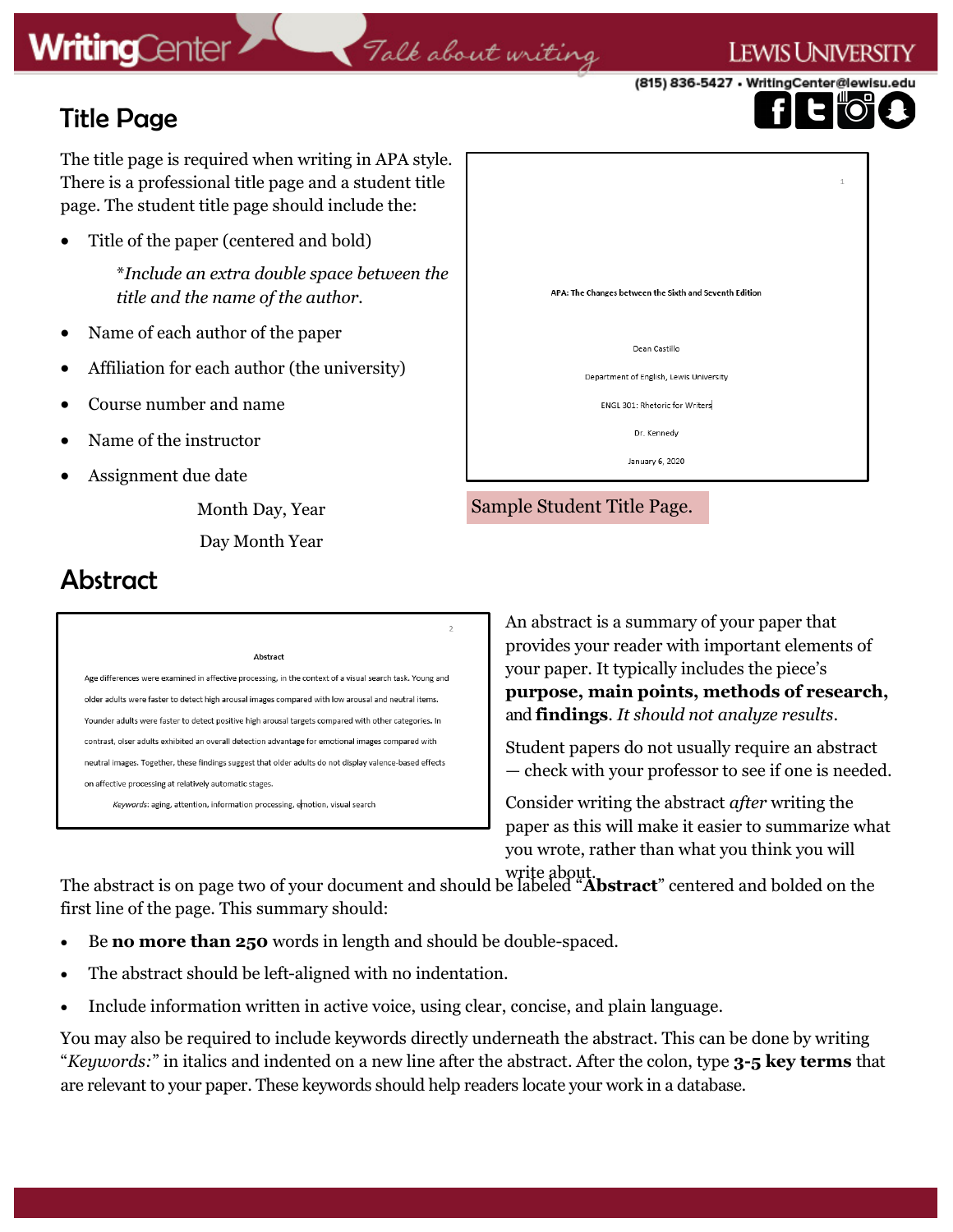### Talk about writing

(815) 836-5427 • WritingCenter@lewisu.edu

### Heading Levels



**LEWIS UNIVERSITY** 

Headings help organize your writing and give it a hierarchical organization. Works such as literature reviews and research proposals make extensive use of them as they provide quick access to salient points, like the Discussion or Methods sections. Shorter papers may not use all the heading levels (or any at all). Note that the higher the level of a heading, the more specific the information typically is. Unless your instructor or rubric specify otherwise, **the title of your paper should appear centered and bolded at the top of the main body's first page**. Your introduction should not be labeled Introduction.

| <b>Level</b> | <b>How it's Formatted</b>                                                                                                                        |  |
|--------------|--------------------------------------------------------------------------------------------------------------------------------------------------|--|
| 1            | <b>Centered, Bold, Title Case Heading</b><br>Your text should begin on the next line of your document. Remember to indent each                   |  |
| $\mathbf{2}$ | Left-aligned, Bold, Title Case Heading<br>Your text should begin on the next line of your document. Remember to indent each                      |  |
| 3            | Left-aligned, Bold Italic, Title Case Heading<br>Your text should begin on the next line of your document. Remember to indent each<br>paragraph. |  |
| 4            | Indented, Bold, Title Case Heading, Ending with a period. Your text should begin<br>right after your heading.                                    |  |
| 5            | <b>Indented, Bold Italic, Title Case Heading, Ending with a period.</b> Your text<br>should begin right after your heading.                      |  |

### Writing with Numbers

#### **Use numerals to express:**

- Numbers 10 and above Ex: 100 participants
- Numbers expressed in percentages Ex: more than 10%
- Numbers used to describe measurements Ex: 10-mg dose

#### **Use words to express:**

- Numbers zero through nine Ex: two patients
- Numbers that begin a sentence Ex: Forty participants…
- Numbers used in common fractions Ex: two-thirds of the population

Examples of headings.

| Literature Review (Level 1)                 |  |
|---------------------------------------------|--|
| <b>Method</b> (Level 1)                     |  |
| <b>Procedures</b> (Level 2)                 |  |
| <b>Sample</b> (Level 2)                     |  |
| <b>Control Group</b> (Level 3)              |  |
| <i>Experimental Group</i> (Level 3)         |  |
| <b>Variables.</b> (Level 4)                 |  |
| <b>Prior Variable in Studies.</b> (Level 5) |  |
| <b>Results</b> (Level 1)                    |  |
| <b>Discussion</b> (Level 1)                 |  |
| <b>Findings</b> (Level 2)                   |  |
| <i>Reliability</i> (Level 3)                |  |
| <b>Future Research</b> (Level 2)            |  |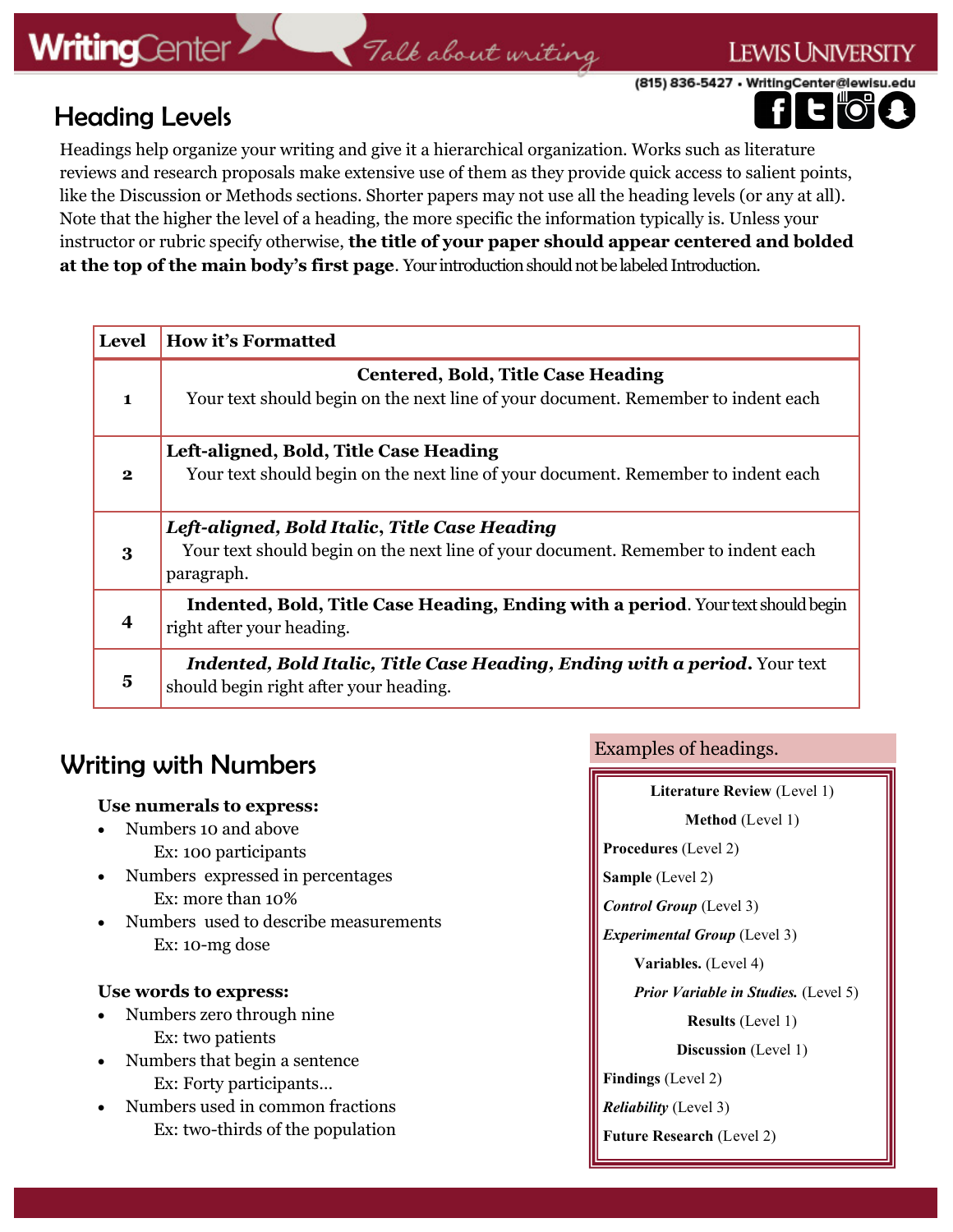### Talk about writing

(815) 836-5427 • WritingCenter@lewisu.

I ewis Univers

### Writing Style

When writing in APA, it is important to keep in mind tone, point of view, and voice. Generally, you want to make sure the information you are providing is **clear, concise, and in plain language**, meaning that you do not use poetic language or abstract language or colloquial phrases. Conciseness makes for a more readable paper. An APA paper uses scholarly, academic level writing.

#### **Point of View and Voice**

It is recommended to use the first person point of view when discussing research you have conducted. Otherwise, the third person should be used. "We" should only be used to refer to coauthors. It should not be used to refer to people in general (Ex: We as a society…").

Both active and passive voice are allowed in APA, but active voice should be used as often as possible. For more information about specific sections of a paper and which tense they should be written in, please see p. 118 in the 7th edition of the APA manual.

#### **Continuity and Flow**

The basis of APA requires a logical progression of thought in order for writing to be considered effective. Progression of thought throughout the paper with a clear flow in the ideas and words adds to the writer's credibility. Using contradictory information, omitting valid information, or adding irrelevant information in your paper makes for an incomplete and confusing paper that is not reflective of scholarly writing.

#### **Conciseness and Clarity**

Word choice should be intentional when writing in APA. If you use a word or phrase multiple times in your paper, it is important that you consistently use that same word. Using synonyms to avoid repeating words can be confusing to readers. For example, if you are using the word participant or patient, you should be intentional about which word you use and be consistent throughout your paper.

#### **Jargon and Terminology**

Papers with a lot of jargon and terminology may be unclear to readers. Jargon and terminology should be easily understood to readers *across disciplines* or defined for readers who may not be familiar with the terms.

#### **Avoiding Bias**

Papers written in APA often include research-based information involving a variety of participants or discussing diverse populations. As such, it is important to ensure that these populations are not stereotyped by implied or irrelevant evaluations of the group. Bias comes from many topics including: age, disability, gender, racial and ethnic identity, sexual orientation, and socioeconomic status. It is important to write with respect to participants and readers.

Below are some quick tips for reducing bias.

**Avoid:**

- using nouns as adjectives: "the rich"
- equating people with their condition: "schizophrenics"
- Terms that can be viewed as slurs: "alcoholic"



Click image to view the "Active Voice vs. Passive Voice" resource



Click image to view the "Eliminating Wordiness" Resource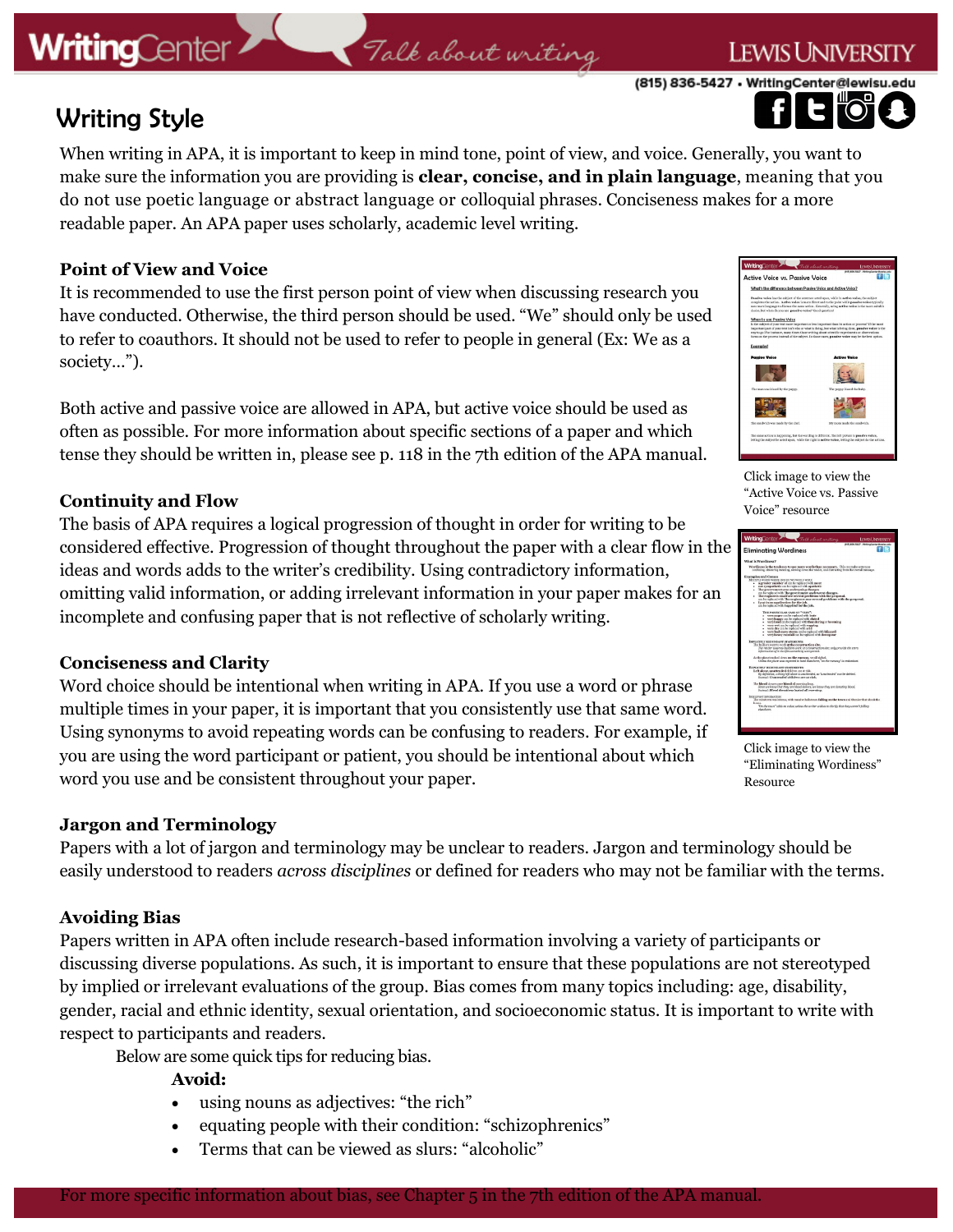### **LEWIS UNIVERSITY**

(815) 836-5427 • WritingCenter@lewisu.edu

### In-Text Citations

All information that is not common knowledge and is gathered from outside sources should be cited within your text. All citations are required to have the **last name of author(s) and the year of publication**. Sources like websites often do not include a year of publication. **If no year of publication is available**, use "n.d.", which stands for no date, in your citation.

Talk about writing

#### **Citing Direct Quotes**

Direct quotes also require the page or paragraph numbers in which the information was found. You should use **p. # if citing a page number or para. # if citing a paragraph number.** As with other format styles, you should ensure page numbers that are cited appear within the document itself; if your source is not originally paginated, then you must use the paragraph number.

Information can be cited within your text in a couple different ways: in an in-text citation at the end of a sentence or in a signal phrase. When creating your in-text citations and signal phrases, it is important to keep

| m |                                        |                                |  |  |
|---|----------------------------------------|--------------------------------|--|--|
|   |                                        |                                |  |  |
|   | According to Author and Author (year), | As Author et al. (year) state, |  |  |
|   |                                        |                                |  |  |
|   |                                        |                                |  |  |

mind the number of authors the source has. Some examples of signal phrases include:

Note that the author's last name and the year of publication should always stay together, regardless if in an in-text citation or signal phrase. Both  $\sqrt{1 + \frac{1}{2}}$  or  $\sqrt{2}$  (i.e.  $\sqrt{2}$  of the examples below follow APA 7 guidelines. According to Lonero, "Beyonce is a better performer than Nikki Minaj" (2020, p. 54).

- According to Lonero  $\mathbb{R}^{\text{SVDMSE}}$  (2020), "Beyonce is a better performer than Nikki Minaj" (p. 54).
- "Beyonce is a better performer than Nikki Minaj" (Lonero, 2020, p. 54).

This is **NOT** acceptable APA format:

#### **How to Cite According to the Number of Authors**

Here are rules to follow when citing sources according to the number of authors. Note that authors should be listed in the same order that they appear in the original source.

- **One or two authors**: mention both authors in every citation
	- (French, 2020)
	- (French & Castillo, 2020, p. 43)
- **Three or more authors**: use the first author's last name followed by "et al." in every citation
	- (French et al., 2020, para. 16)
- **Group author with abbreviation:** Spell out the name. Next, in brackets, include the abbreviation. The abbreviation should be used as the author's name for all subsequent citations.
	- (World Health Organization [WHO], n.d.)

#### **Self-Plagiarism**

Resubmitting your own previous work is unethical and violates the academic integrity policy. It may be acceptable though, to build on one's own writing. If this is something you would like to do, be sure to discuss this with your instructor.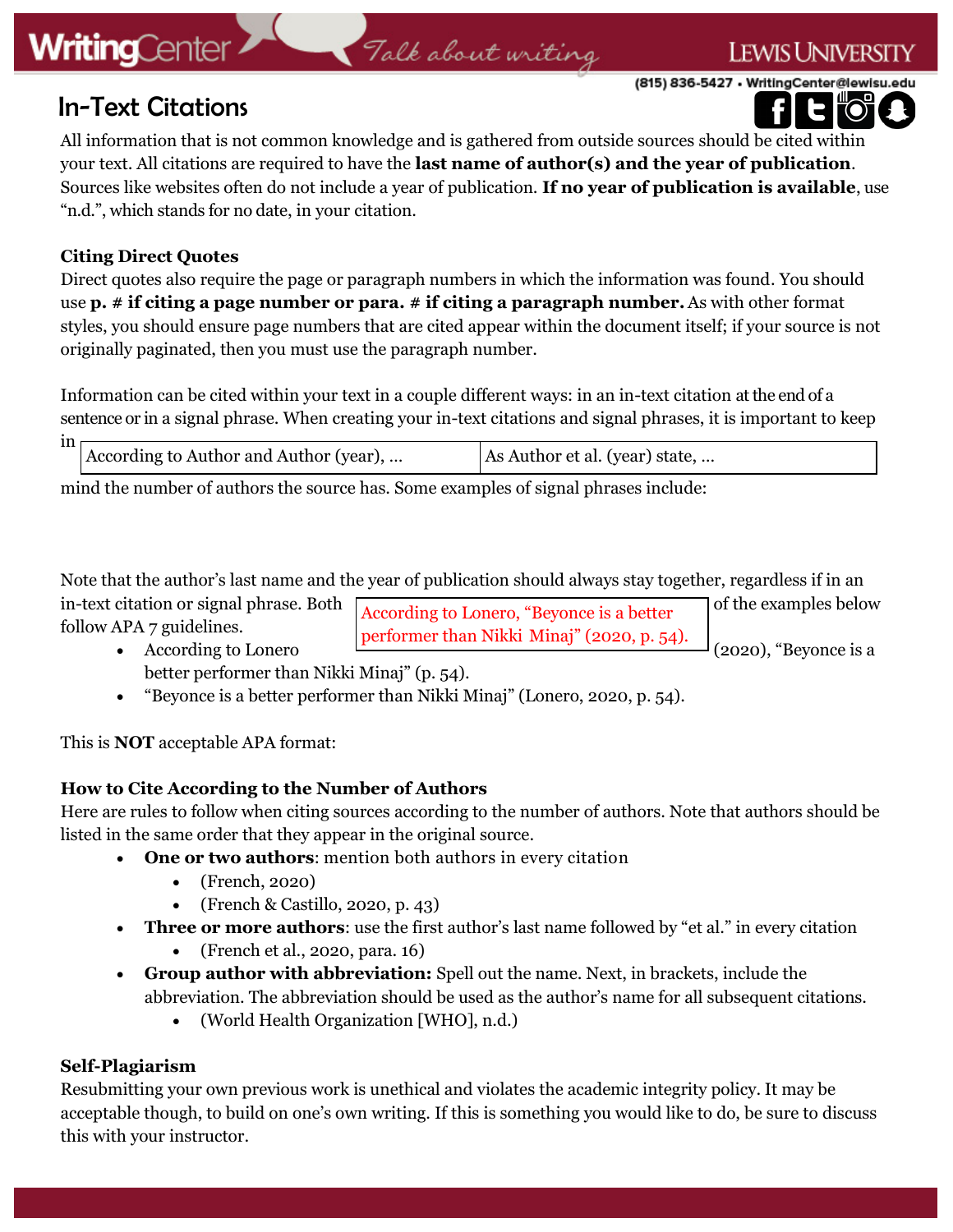#### **Citing Sources Without the Author's Name**

**WritingCenter** 

There might be instances where the source does not have an author. If the source is published directly by a credible organization or government department, you may use their name as the author. For example, when citing a document or webpage from the Center for Disease Control and Prevention, you may use the CDC as your author. In-text citation: (Center for Disease Control and Prevention [CDC], n.d.).

If your source is not from a reputable or well known organization or government entity, you should use the first few words of the title of your article, chapter, or

webpage as your author. Your citation should look something like ("APA Reference Guide," 2020) instead of ("APA Reference Guide: A Shortened Guide for Students," 2020).

Talk about writing

#### **Citing Sources with the Same Author and Publication Year**

If there are two or more sources from the same author (s) published in the same year, you must include a letter after the year to denote that they are different sources. For example: (Lewis, 2019a) and (Lewis, 2019b). If the two sources have no publication dates, use "n.d." with a dash before the letter: (Lewis, n.d.-a) and (Lewis, n.d.-b). Your sources should have an a, b, etc. based on the alphabetical order of the title.

#### **Citing Secondary Sources**

There may be times when you want to cite information that your source cited from another source. While it is recommended to avoid using secondary sources as they do not provide a first-hand account of the information, they can still be used and cited as support. When citing these sources, give credit to the original author but also note that the information was cited by your source. Ex: a citation for a work by LaLonde et al.

(2020) in which Lewis (2017) was cited should be cited like this: (Lewis, 2017, as cited in LaLonde et al., 2020)

#### **Citing Personal Communications**

Personal communications are sources such as emails, personal interviews, and personal letters. **These are not included in the references section**, but should be cited within your text. The general personal communication format is the following:

- (F. AuthorName, personal communication, month day, year)
- (C.B. Lewis, personal communication, February 14, 2020)

#### **Citing Paraphrased Information**

Paraphrasing means rephrasing someone else's ideas into your own words. In order to paraphrase properly, you should change more than just a couple of words or rearranging the original wording or structure of a sentence. **You are required to provide credit to the original author when you paraphrase**  information by including the author's last name and year of publication in your citation. You can cite this information either by including a signal phrase or an in-text citation. **Note: You should limit the amount of direct quotes in your paper. Paraphrasing is the preferred method of integrating source** 

**material.** Here are a couple of tips to help you paraphrase:

- Take notes in a notebook or in the margins of your sources and write from those notes as you paraphrase instead of looking at the original sentence.
- Read the material you are trying to paraphrase out loud and summarize the information without looking at the original source.

You can find additional information on paraphrasing and summarizing sources [here.](https://lewisuwritingcenter.wordpress.com/reference-guides/)

Click image to view the

"Citing Sources" resource





### I ewist Inivers

(815) 836-5427 • WritingCenter@lewisu.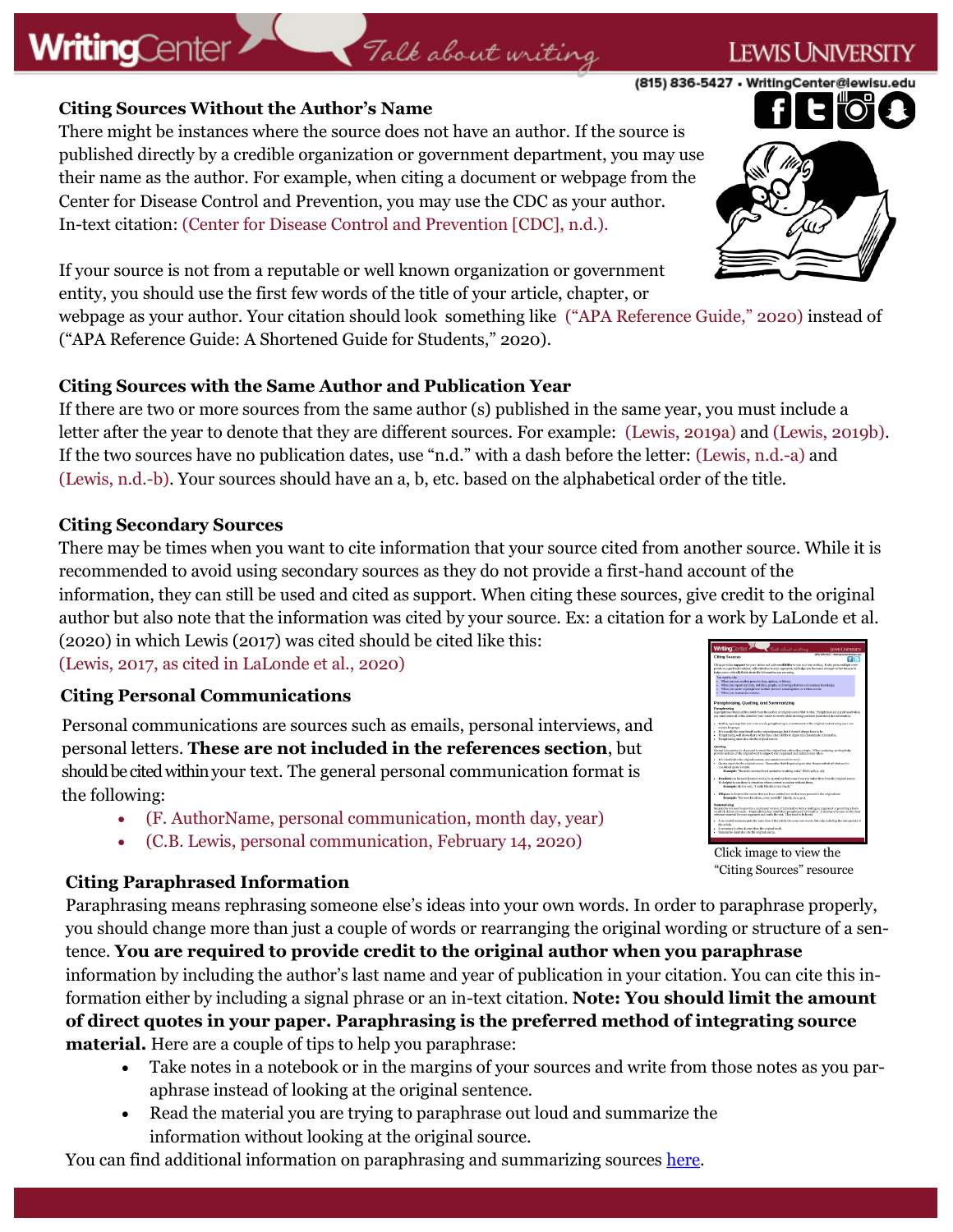### Talk about writing

(815) 836-5427 · WritingCenter@lewisu.



**LEWIS UNIVERSITY** 

#### **Citing Block Quotes**

If the quote is 40 words or longer, it should start on a new line and should be entirely indented half an inch from the left margin. Block quotes should not have quotation marks. You are still required to cite it by including the author(s), year of publication, and page or paragraph number. **Note: when citing a block quote, the period comes before the in-text citation.**

Author (year) states that:

This is a quote that is forty words or longer, and it includes pertinent information to my research. When omitting information from the middle of a sentence … these three dots called ellipses can be used to denote that information is missing. Information can be omitted so long as it does not change

#### **Capitalization Guidelines:**

The 7th edition of APA Style has various capitalization guidelines depending on the source:

- Title of articles/chapters: Capitalize the first word of the title, proper nouns, and word after a colon.
- *Title of books*: Capitalize the first word of the title, proper nouns, and the first word after a colon. This title should be in italics.
- *Title of Journals*: Capitalize all words except for small words (i.e. the, an, for) unless they are at

### Reference Page Basics

- Arrange your entries in alphabetical order by author's last name. If no author is provided, use the title of book or article to alphabetize it. *Please note that you should not rearrange the order of a source's authors; include the authors in the order in which they appear in the original source*.
- Use initials only for first and middle names. Follow the initials by a period.
- Omit credentials such as Ph.D., MD, RN, etc. in your reference entries.
- Place the year of publication in parenthesis after the author's last name or title of the book/article if there is no author provided.
- Use n.d. if no year of publication is available.
- Omit the quotation marks around article and chapter titles.
- Italicize volume numbers and include issue numbers within parenthesis. [ex. *20*(19)]
- URLS and DOIs should be presented as hyperlinks and should begin with http:// or https://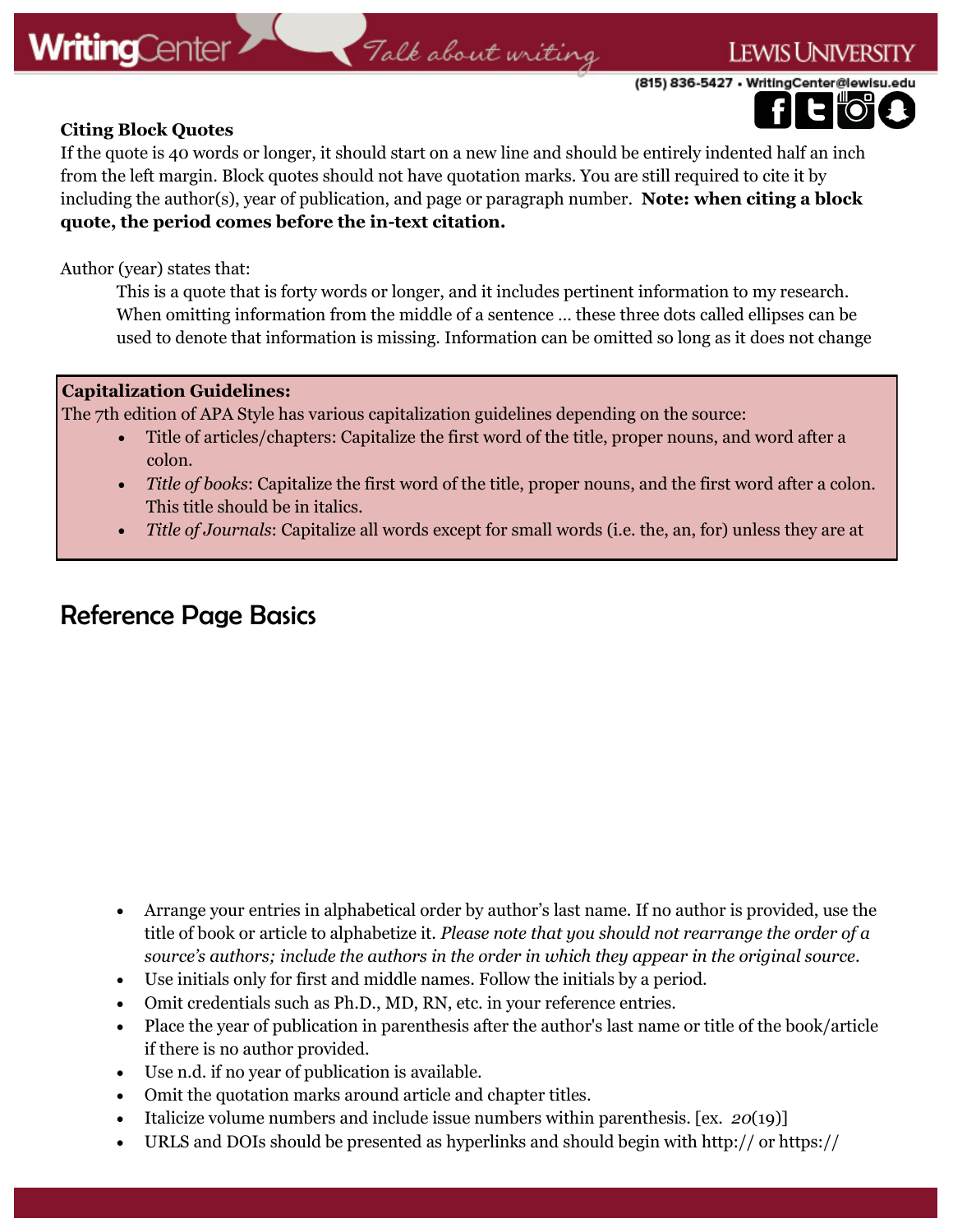### Talk about writing

(815) 836-5427 • WritingCenter@lewisu.edu



**LEWIS UNIVERSITY** 

### Reference Page: Formatting Authors

| <b>One author:</b>                | Lastname, F. M. (year of publication). Title of article.                                                                                                       |  |
|-----------------------------------|----------------------------------------------------------------------------------------------------------------------------------------------------------------|--|
| Example:<br>$\Rightarrow$         | Lewis, C. B. (2019). APA reference guide.                                                                                                                      |  |
| <b>Two authors:</b>               | Lastname, F. M., & Lastname, F. M. (year of publication). Title of book.                                                                                       |  |
| Example:<br>$\Rightarrow$         | Lewis, C. B., & LaLonde, J. (2019). APA reference guide.                                                                                                       |  |
| Three to 20<br>authors:           | Lastname, F. M., Lastname, F. M., Lastname, F. M., & Lastname, F. (year of<br>publication). Title of article.                                                  |  |
| Example:                          | Lewis, C. B., LaLonde, J., French, T., & Lonero, M. (2019). APA reference guide.                                                                               |  |
| 21 or more<br>authors:            | Lastname, F. M., Lastname, F. M., Lastname, F. M., Lastname, F. M., Lastname, F.<br>M., Lastname, F. M., Lastname, F. M. (year of publication). Title of book. |  |
| Example:                          | Lewis, C. B., LaLonde, J., French, T., Lonero, M., Castillo, A. Y., Castillo, J.,  Bulfin,<br>M. (2019). APA reference guide.                                  |  |
|                                   | **List the first 19 authors, add ellipses () and include the last author of the source                                                                         |  |
| No author:                        | Title of book or Title of article. (year of publication).                                                                                                      |  |
| Example:<br>$\Rightarrow$         | <i>APA reference guide.</i> (n.d.).                                                                                                                            |  |
| <b>Organization as</b><br>author: | Name of organization. (year of publication). Title of article. URL.                                                                                            |  |
| Example:                          | Lewis University. (n.d.) APA reference guide. URL.                                                                                                             |  |

### Reference Page Format and Examples

Below is information on how to cite the most common types of sources in APA Style. **Please note that all entries in the references section should be alphabetized by last name and should include a hanging indent**. A hanging indent has the first line of each entry flushed to the left margin while all subsequent lines are indented over half an inch from the left margin.

| Article from a periodical with an assigned doi               |                                                                                                                                                                                   |  |
|--------------------------------------------------------------|-----------------------------------------------------------------------------------------------------------------------------------------------------------------------------------|--|
| <b>References Format:</b>                                    | Lastname, F. M., & Lastname, F. M. (year of publication). Title of article. Title of<br>Journal in Italics, volume number (issue number), page-range. https://doi.##              |  |
| Example:                                                     | Lewis, C. B., & LaLonde, J. (2019). APA checklist. APA Reference Guide, 18(2), 1-6.<br>https://doi.org/10.1010/wc.2018-1020                                                       |  |
| Article from an online periodical with no doi (URL required) |                                                                                                                                                                                   |  |
| <b>References Format:</b>                                    | Lastname, F. M., & Lastname, F. M. (year of publication). Title of article. Title of<br>Journal in Italics, volume number (issue number), page-range. https://<br>urlgoeshere.com |  |
| Example:                                                     | Lewis, C. B., & LaLonde, J. (n.d.). APA checklist. APA Reference Guide, 18(2), 1-6.<br>https://lewisuwritingcenter.wordpress.com/                                                 |  |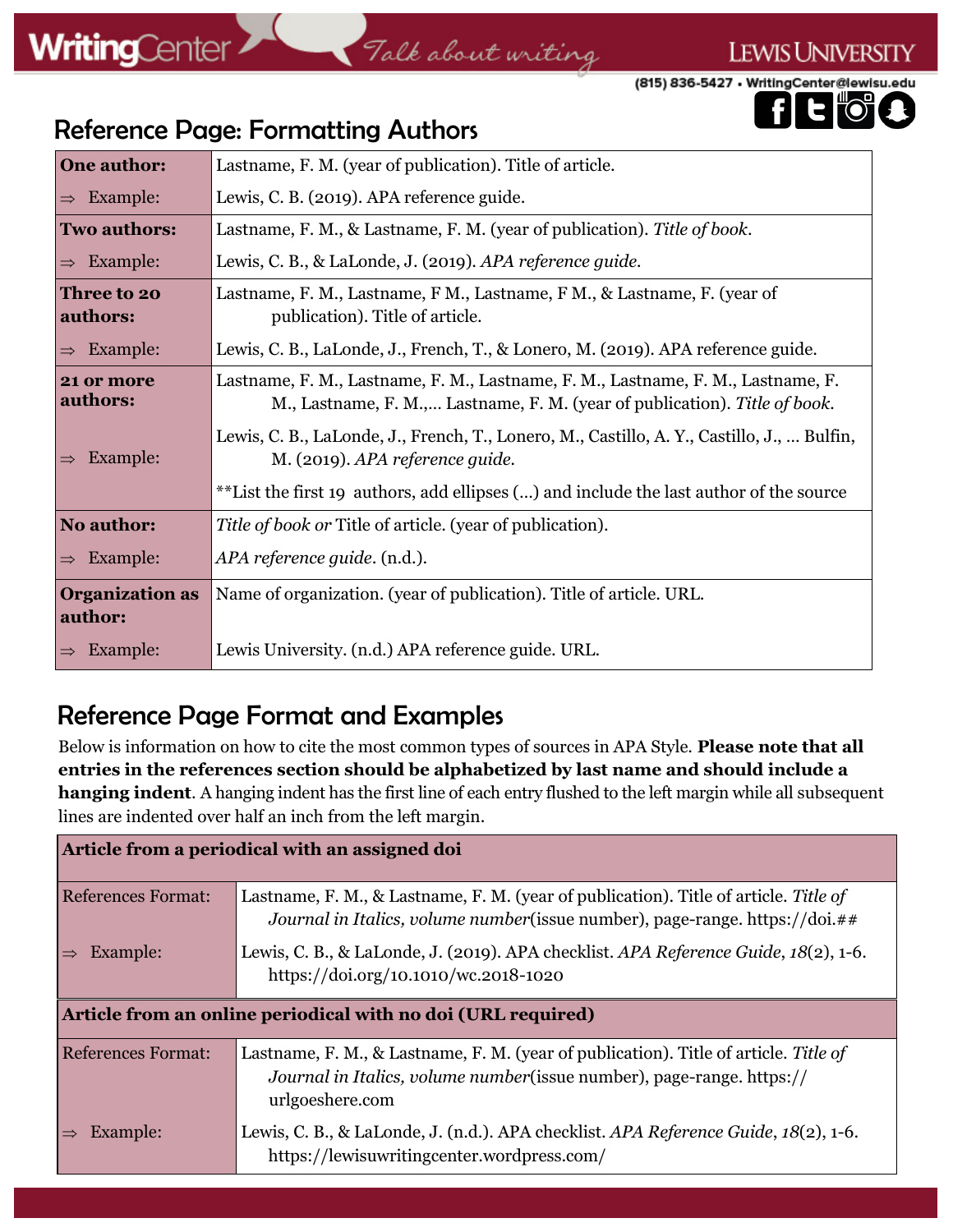## Talk about writing



LEWIS UNIVERSITY

### Reference Page Format and Examples

| <b>Website</b>                                       |                                                                                                                                                                            |  |
|------------------------------------------------------|----------------------------------------------------------------------------------------------------------------------------------------------------------------------------|--|
| <b>References Format:</b>                            | Organization or Author name. (year of publication). Title of standalone page in<br><i>italics</i> . Title of page part of greater whole un-italicized. https://www.url.com |  |
| Example:<br>$\Rightarrow$<br>(whole website)         | Lewis University. (2015). https://www.lewisu.edu [If the organization is the same as<br>the title, do not repeat the name]                                                 |  |
| Example:<br>$\Rightarrow$<br>(standalone<br>webpage) | Castillo, J. (2019). Writing center services. Lewis University.<br>https://www.lewisu.edu/specific-url-for-the-writing-center-services-page                                |  |
| <b>Book</b>                                          |                                                                                                                                                                            |  |
| <b>References Format:</b>                            | Lastname, F. M. (year of publication). Title of book in italics (Edition number [if<br>applicable]). Publisher. Doi or URL [If applicable].                                |  |
| Example:<br>$\Rightarrow$                            | Lewis, C. B. (2019). APA reference guide (2nd ed.). 1-6.<br><b>LUWC Press.</b>                                                                                             |  |
| <b>Edited Book</b>                                   |                                                                                                                                                                            |  |
| <b>References Format:</b>                            | Lastname, F. M. (Ed.). (year of publication). Title of book in italics (Edition number<br>[if applicable]). Page-range. Publisher.                                         |  |
|                                                      | Lastname, F.M. (year of publication). Title of book in italics (Edition number [if<br>applicable]). (F.M. Lastname, Ed.). Publisher.                                       |  |
| Example:<br>$\Rightarrow$<br>(if no author)          | Lewis, C. B. (Ed.). (2019). APA reference guide, (2nd ed.). 1-6. LUWC Press.                                                                                               |  |
| Example:<br>$\Rightarrow$<br>(with an author)        | LaLonde, J. (2019). APA reference guide. (C.B. Lewis & T. French, Eds.).                                                                                                   |  |
| Article or chapter in an edited book                 |                                                                                                                                                                            |  |
| <b>References Format:</b>                            | Lastname, F. M. (year of publication). Title of article. In F. M. Lastname (Ed.), Title of<br>book in italics (Edition [if applicable], Page-range). Publisher.            |  |
| Example:<br>$\Rightarrow$                            | Lewis, C.B. (2018). APA checklist. In J.A. Castillo (Ed.), APA reference guide.                                                                                            |  |
| <b>Newspaper article</b>                             |                                                                                                                                                                            |  |
| <b>References Format:</b>                            | Lastname, F. M. (year of publication, month day). Title of article. Title of Newspaper.<br>URL or page number                                                              |  |
| Example (online)<br>$\Rightarrow$<br>newspaper):     | Lewis, C. B. (2018, February 1). APA checklist. The APA Reference Guide News,<br>https://url.com                                                                           |  |
| Example (print):<br>$\Rightarrow$                    | Lewis, C. B. (2018, February 1). APA checklist. The APA Reference Guide News,<br>$C1$ .                                                                                    |  |